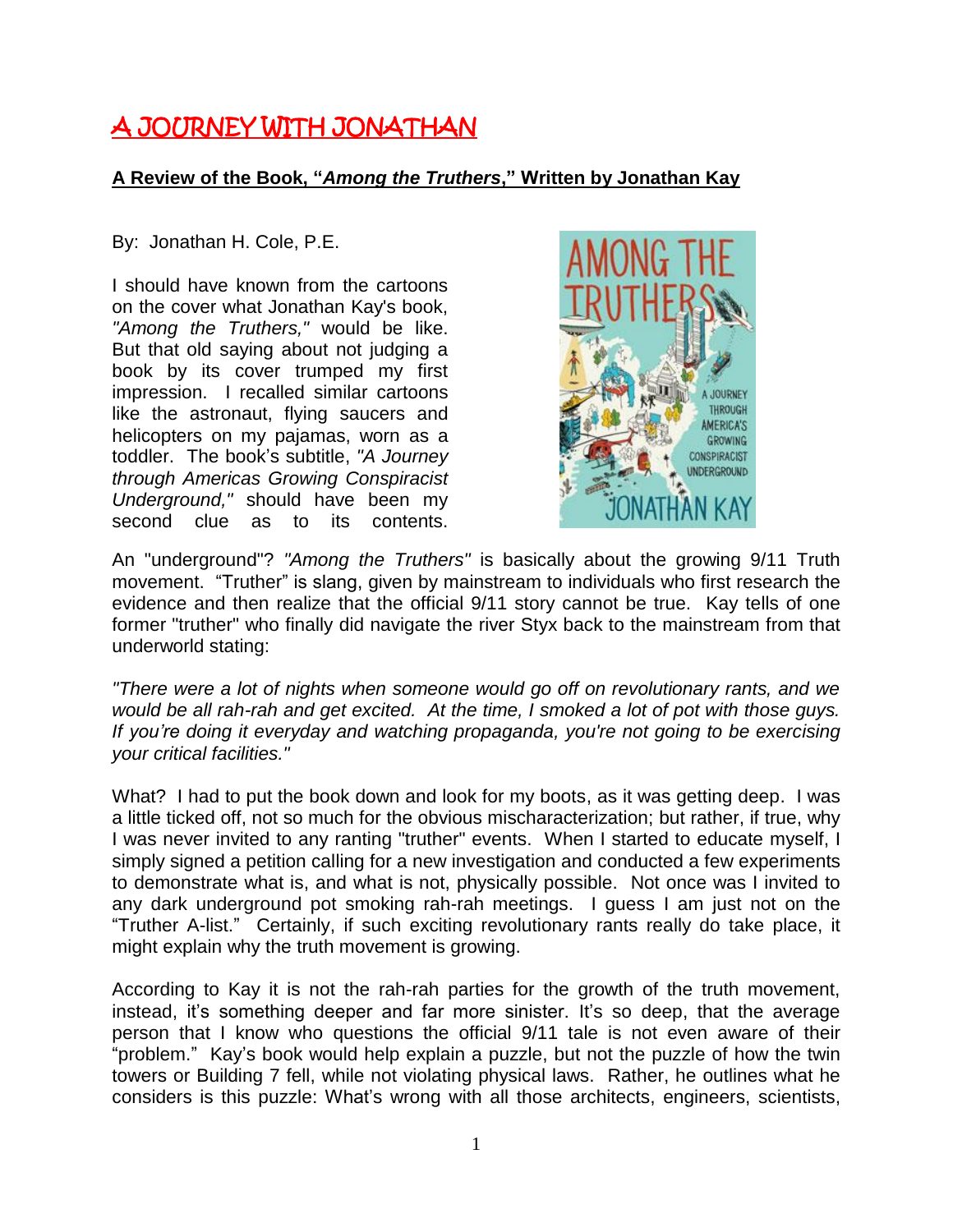researchers and thousands of others who place more faith in the fundamental laws of physics than the official 9/11 story?

I was once a "believer" in the official story, totally ignorant of the unexplained evidence and its violations of fundamental laws; *"niggling anomalies"* as Kay calls them, for over six years. I had my "*uh-oh"* moment late in 2007 when a friend, knowing that I was a nerdy engineer, forwarded a video that focused on the twin towers' fall.

The shock reminded me of when I learned the sad truth about Santa Claus. Like all children, I had sat on Santa's lap and seen evidence everywhere, convinced of his existence. How could millions of parents coordinate and keep this huge lie under wraps? Regardless, physics tells us that reindeers cannot fly and that same understanding of science confirmed the unfortunate truth of 9/11, the more I researched. Like the evidence of iron micro spheres found in the dust indicating temperatures hot enough to melt iron had to have been reached, yet the office and jet fuel fires were way too cold to perform that feat. The downward acceleration of the North Tower's roof with no "jolts," meaning that a force far less (not more) than its static weight was imposed on the undamaged tower below while the upper "block" of floors accelerated down, that remained unexplained. The evidence of sudden free fall of WTC 7 for over 100 feet indicates that some other force had to remove all the supports first. Nor was the evidence melting of steel beams found by a WPI professor or the sulfur source that created eutectic formations explained. And, of course, evidence of active nano-thermite, a high tech explosive found all through the dust. What was that stuff doing at Ground Zero?

Alas, Kay totally avoids all scientific evidence from the outset referring the reader to the National Institute of Standards and Technology or NIST Reports, "debunking websites" and the 9/11 Commission Report for answers to those and dozens of other critical "niggling anomalies." Kay peddles the notion that only *"the credentialed intellectual establishment"* are "*true experts"* having the capability to comprehend the meaning of such complex matters like a falling object or melting of steel. What he neglects to tell the reader is that none of his "*credentialed intellectual establishment"* ever addressed the above-mentioned evidence, or dozens of other problems with the official story.

It would be as if Kay travelling back to the early 1600's, avoided all Galileo's observations of planetary motions that bought him to question the official geocentric universe. Rather than address the evidence, Kay would psychoanalyze Galileo and his followers' personal habits and beliefs in an effort to "understand" why Galileo dared to consider such blasphemies. No doubt Kay would simply dismiss his planetary anomalies stating the science has been settled for well over 1000 years, and referred the reader to Ptolemy, the Bible, Aristotle and *"the credentialed intellectual establishment"* for answers to that heretic's niggling observations.

Once Kay sidesteps the key evidence, which is at the very heart of the truth movement, he is now free to offer his journalistic psychology lesson that outlines why those who trust scientific laws rather than the official story need to be diagnosed and stopped.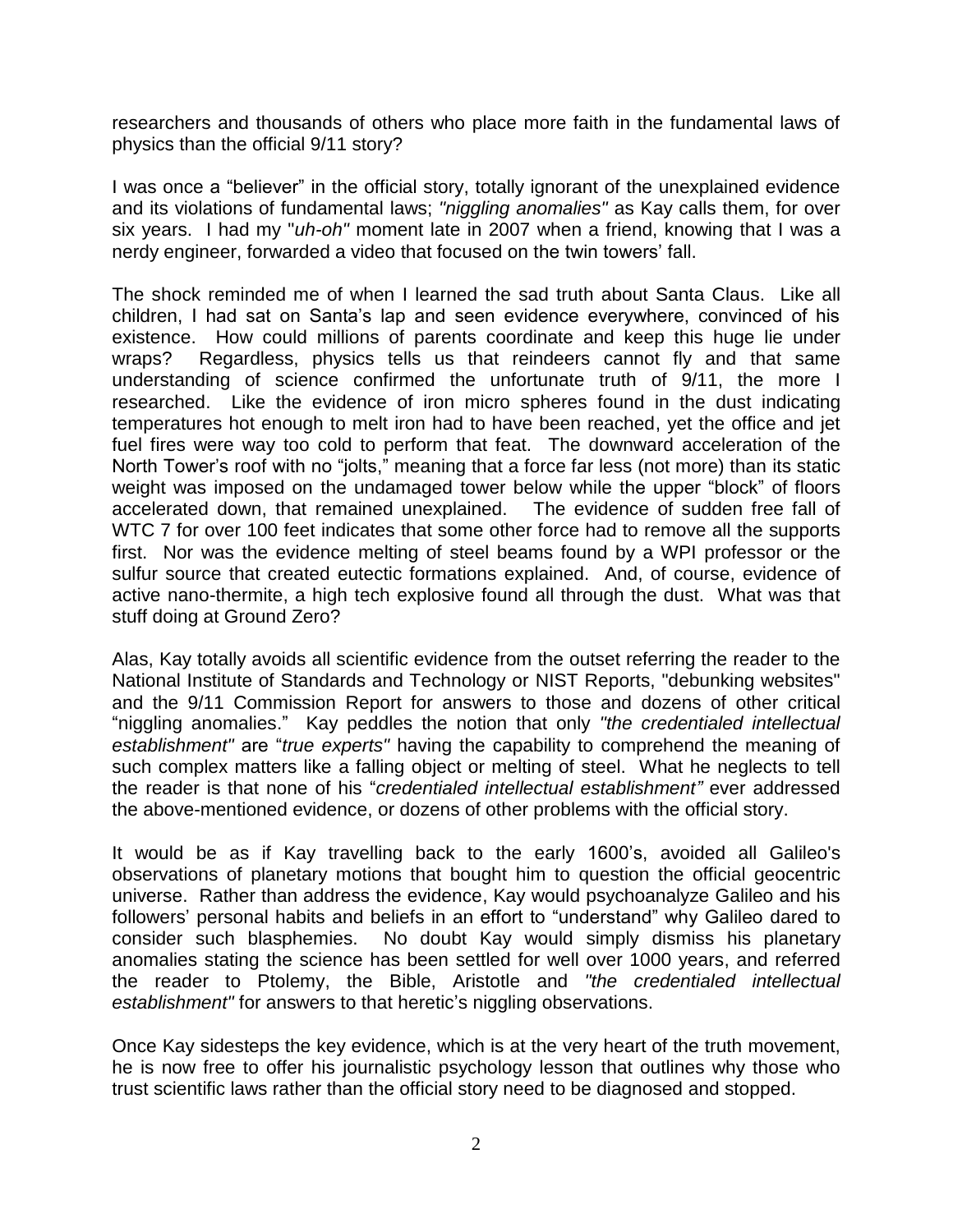*"Diagnosing and fighting conspiracism is an important project which is why I wrote this book,"* says Kay. Evidently, honestly addressing the unanswered scientific evidence about the three largest structural failures in history and the murder of almost 3000 innocents on Sept 11 is a far less important project.

Kay sets out by re-defining Webster's definition of what a conspiracy theorist or "conspiracist" is. Redefining and ignoring evidence is also important elements of 9/11 "debunking." Kay adopts the definition as a *"theory that traces important events to a secretive, nefarious cabal, and whose proponents consistently respond to contrary facts not by modifying their theory but instead by insisting on the existence of ever-wider circles of high-level conspirators controlling most or all parts of society."*

Despite the fact that a growing number of architects, physicists, researchers and chemists specifically do not get into the "who done it" *nefarious cabal* issues, Kay devotes considerable time smearing Richard Gage, AIA, physicist Steven Jones, and Gregg Roberts an independent 9/11 researcher, by outlining some "*midlife crisis"* or perhaps workaholics living all alone with *"dark visions."* Kay places "truthers" in categories such as *"damaged survivors," "firebrands"* or *"cranks,"* where some may be *"prone to rambling."* Since Isaac Newton never married and was a workaholic who focused on some rather unorthodox concepts in the 1660's; he would also fit nicely into one of Kay's psycho-categories.

Kay dedicates the early chapters to a *"brief history of conspiracism,"* including discussions on the Illuminati, Freemasons, KKK and the John Birch Society. Kay weaves in reptilian lizard people, UFO's, extraterrestrials, and others, for his not so subtle goal of linking those physicists, architects, chemists and engineers who enlighten us about the serious questions of 9/11, with some of the more "out there" theories.

To Kay's credit, he rightfully acknowledges that the average "truther" is nonviolent, with above average intelligence, and many with technical degrees or Ph.D.s. He also says he is not suggesting they harbor any hatred or are explicitly racist or anti-Semitic. Nevertheless, *"they are still conspiracists and the threat currently posed by modern conspiracists is not physical, but cultural."* Accordingly, he says, *"It's a trend that every thinking person has a duty to fight."*

Kay acknowledges that there is always a *"grain of truth"* to conspiracy theories. For example, he mentioned on a recent radio program regarding the JFK assassination that *"it is entirely possible that there was a second gunman involved,"* a fact confirmed by the United States House Select Committee on Assassinations investigation which was conducted 15 years after the Warren Commission issued its lone-gunman and magic bullet report. To me, the lone gunman vs. a conspiracy to murder the president is a rather large *"grain of truth."*

However, the thrust of the book is really about how "anti-Semitism" links to "conspiracies." *"…ancient forms of conspiracism typically vilified one of two enemies:*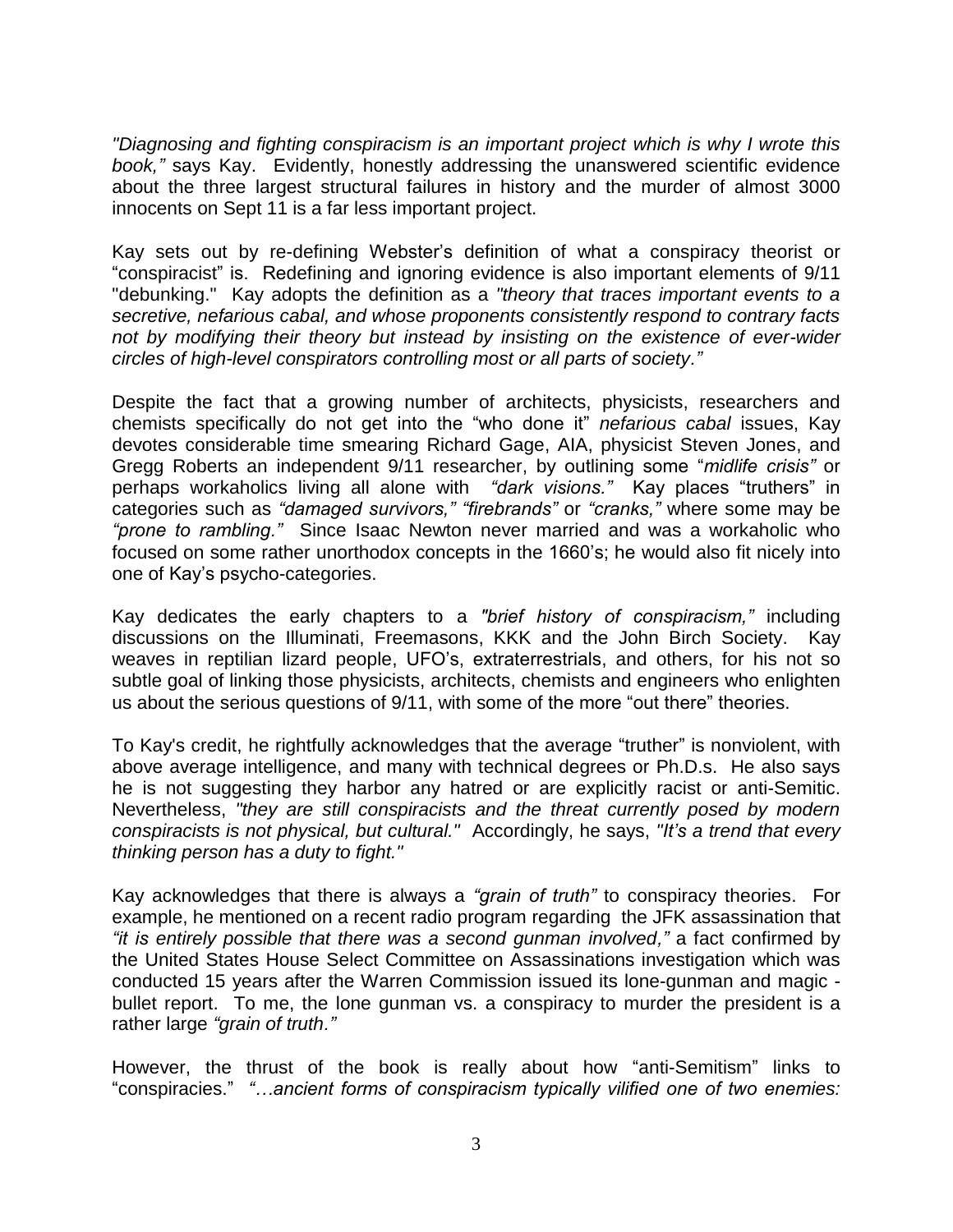*Jews and secret societies."* Virtually every chapter is filled with the worn out *"anti-Semite"* slur and the *"anti-Semitic conspiracy theorist"* card is played, intended to place guilt by association on anyone who dares to honestly question 9/11.

*"Not all conspiracy theorists are anti-Semitic. But all conspiracy movements--all of them--attract anti-Semites."* according to Kay. So anyone who ever wondered about our perpetual debt and who really owns the Federal Reserve, or those who think it is a little odd that active nano-thermite was found all through the WTC dust, is now somehow linked to "anti-Semitism." It is a wonderful tactic that can be used on any entity that one wants to vilify, without ever really addressing the questions.

For example, would you like to demonize those of us who think the Second Amendment is important? Just say: *Not all gun owners are child murderers. But all children killed by bullets--all of them--were killed by a child murdering gun owner.* Perhaps you don't like to hear the fat lady sing? Simply mention: *Not all church choir members are overweight. But all church choirs--all of them--attract overweight people.* What Kay is suggesting of course, is that anyone even thinking about violating a social norm or asking intelligent questions about official explanations like Galileo did, could be, and probably should be tarnished as a potential "anti-Semite" in an effort to silence them.

Kay also dwells on something called "*The Protocols of the Learned Elders of Zion."* I never heard of them. Evidently they are a list of secret Jewish goals that are used to explain events and a "*document that would become the most influential conspiracist tract since the era of the French Revolution."* What they, or anti-Semitism has to do with studying the evidence or the laws of physics, remained unexplained.

Kay is just a mainstream pitchman, insisting that our government and the mass media's explanation of 9/11 must be true because those in leadership positions would never conspire to undertake or hide illegal events. This belief is their bedrock, no matter what evidence rears its ugly head after it was "officially" explained and regardless of how many laws of physics are violated.

For example, at the beginning of each AE911Truth presentation, Richard Gage, AIA, asks the audience how many believe in the official story and then asks the same question at the end. The vast majority in the audience "switches" or at least questions the official story once they hear the scientific evidence. Not Kay. *"I've heard Gage speak three times in three different cities,"* says Kay. *"Before beginning his presentation in Montreal, Gage had polled the crowd on their views. Five people, including me and my guest, said they believed the official story of 9/11." "Once Gage had finished, he conducted a second poll. This time, when he asked how many people supported the official theory, mine was the only hand raised. Shocked, I cast a glance at the friend sitting beside me. After three hours in a room with Richard Gage, she'd changed her vote to "not sure."* Ever the pitchman, apparently only Jonathan Kay thrust his hand skyward enthusiastically supporting the official story, despite the conflicting scientific evidence presented. Kay is an intelligent man and one would think that with his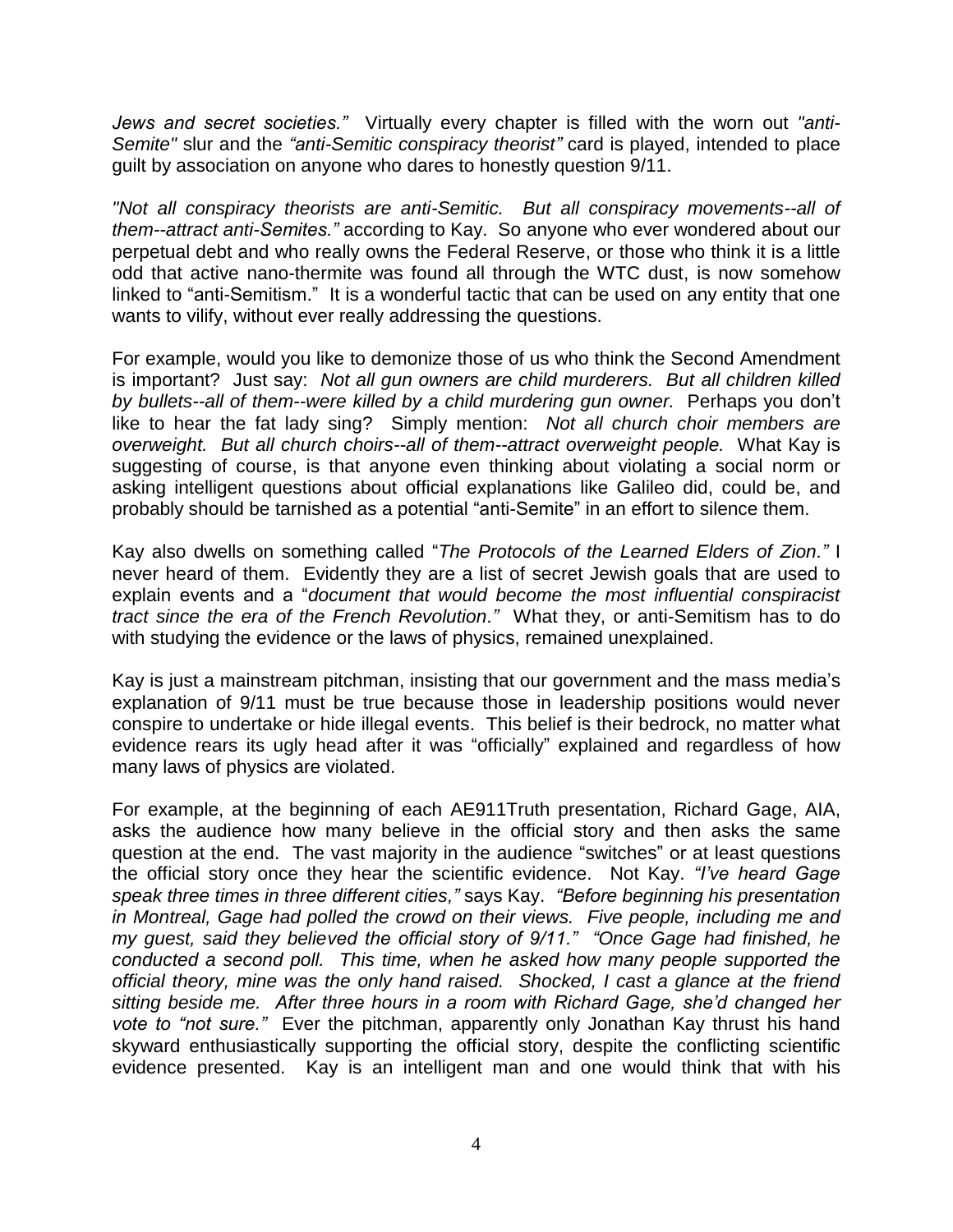background in metallurgy, he would wonder just a little about those iron microspheres, eutectic formations or why all that active nano-thermite was found in the dust.

Kay uses famous quotes intended to be applied to the "conspiracy theorist," but in reality, they are most appropriate for mainstream pitchmen like him who refuse to address the evidence, such as this one by Joseph A Schumpeter: *"Many things that do*  amount to tampering with effects of logic do not in our field necessarily present *themselves as dishonesty to the man who practices such tampering. He may be so fundamentally convinced of the truths of what he is standing for that he would rather die than give new weight to contradicting facts of pieces of analysis. The first thing a man will do for his ideals is lie."*

Indeed. I changed my mind about 9/11 upon learning of the key scientific evidence; but Kay, regardless of freefall, active nano-thermite, iron microspheres, the strange fall of the towers inner core columns ("the spire") well after the floors and roof fell and other unexplained evidence, is "*so fundamentally convinced of the truths of what he is standing for, that he would rather die than give new weight to contradicting facts of pieces of analysis*."

*"The idea that the 9/11 masterminds are sufficiently powerful to control the reporting of thousands of different American news outlets as well as stifle after the fact disclosures from hundreds of active conspirators, is farfetched,"* according to Kay.

First, it's a known fact that the ownership of the media has been concentrated to a handful of powerful individuals over the last 50 years. For example, Rupert Murdock, a strong supporter of the wars, controls over 175 papers and Fox News, who is strangely quiet about the alleged hacking of Americans phones and possibly even 9/11 victims to gather intelligence or bolster revenues. Secondly, just like parents really don't conspire to hide the truth about Santa, it's natural for most that work for the media, if they want to keep their job or avoid being found dead like journalist whistle blower Sean Hoare, to ignore or stifle uncomfortable evidence. Finally, it really doesn't matter what one thinks is *"farfetched,"* because *"farfetched"* is still possible. Yet freefall, nano-thermite, iron microspheres and many other *"niggling anomalies*" are totally impossible, blowing the official story wide open.

Kay also faults the Internet for the rapid rise in so-called conspiracy theories. *"The Internet actually has exacerbated the human instinct toward parochialism, tribalism and conspiracism,"* Kay says. Just like Kay downplays critical pieces of evidence, calling them anomalies, he also adds a negative modifier when discussing websites questioning 9/11, and a glowing one when referring to the government story or its supporters. He writes: *"So a flashy well travelled site peddling discredited conspiracies will be featured more prominently in Google's search results, than, say a government website full of accurate information."* In fact, there are many 9/11 sites that are not *"discredited"* and government websites that are not *"full of accurate information."*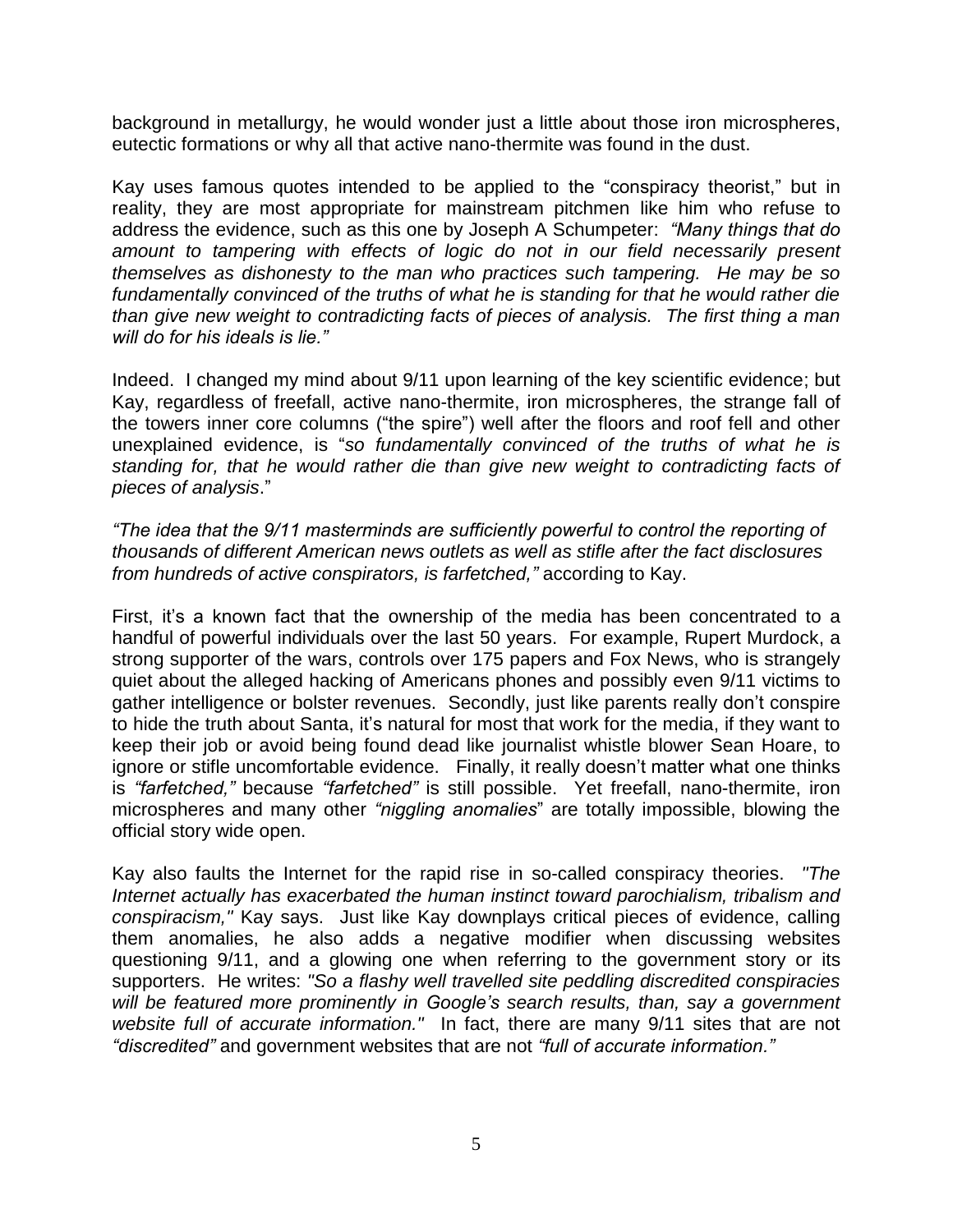The real problem for the pitchmen is that the ugly truth is pouring from this open electronic medium, and the government cannot stop the flood. Perhaps this is the real reason for the ongoing push to control the Internet, using copyright violations and cyberterrorism as the excuse

Jonathan Kay has difficulties understanding why *"conspiracist causes can gain strength even when mainstream journalists seek to tackle the underlying subject in a professional and objective way."* Maybe it's because mainstream journalists do not treat the subject in a professional and objective way. Based on my own experience, in order to understand the erosion in confidence of the mass media, Kay ought to watch the BBC production called *The Third Tower.* The BBC told us *"the claims of the mysterious melted steel from tower 7 have been unraveled." "The sulfur came from masses of gypsum wall board that was pulverized and burned in the fires."* Not only is the formation of sulfur or iron sulfide from calcium sulfate chemically impossible in an open air fire, but an experiment I conducted with gypsum around a steel beam heated to similar temperatures proved the BBC and the debunking sites, dead wrong.

Or he should watch the PBS documentary, "*Why the Towers Fell,"* that clearly told us they fell due to a "pancake collapse," (which Kay parroted in a radio interview) complete with cartoon graphics demonstrating the fall of the tower floors and roof; but which left the core columns standing. Years later, when NIST finally managed to get to the initiation of collapse (but were *"unable to provide a full explanation of the collapse")* they stated that the towers *were not* a pancake collapse, contrary to what PBS clearly told its viewers.

Likewise, the *National Geographic* "Science & Conspiracy Part 5" conducted an experiment with thermite in order to "prove" that thermite could not melt steel. Kay's favorite debunking website said it could not cut a horizontal column. Moreover, the mainstream program *Mythbusters* could not melt through the thin roof of a car with a half of ton of thermite. Yet all three media sources were proved wrong by experiments demonstrating that indeed even crude thermitic material could slice through a column using much smaller quantities.

With portrayals like these proven to be total lies, no wonder the mass media has lost our respect. It is the media's fraudulent misrepresentation of the facts that is eroding confidence, not because of any "anti-Semitism" of the viewers.

Kay tells us that *". . . there is no fact, historical event, or scientific phenomenon whose truth cannot, in some way, be brought into question by an inventive mind on the hunt for niggling "anomalies."* Here again, Kay is wrong. There are many significant historical events where there are no "inventive minds" hunting for "niggling anomalies." Examples include the Columbia and Challenger space shuttle accidents, the Hindenburg disaster, and the death of Joe Kennedy, Jr. in 1944.

Most importantly, there is "scientific phenomenon" we all agree on that we call "laws," and not just "theories" of physics. There are not just a few *"niggling anomalies*" or a few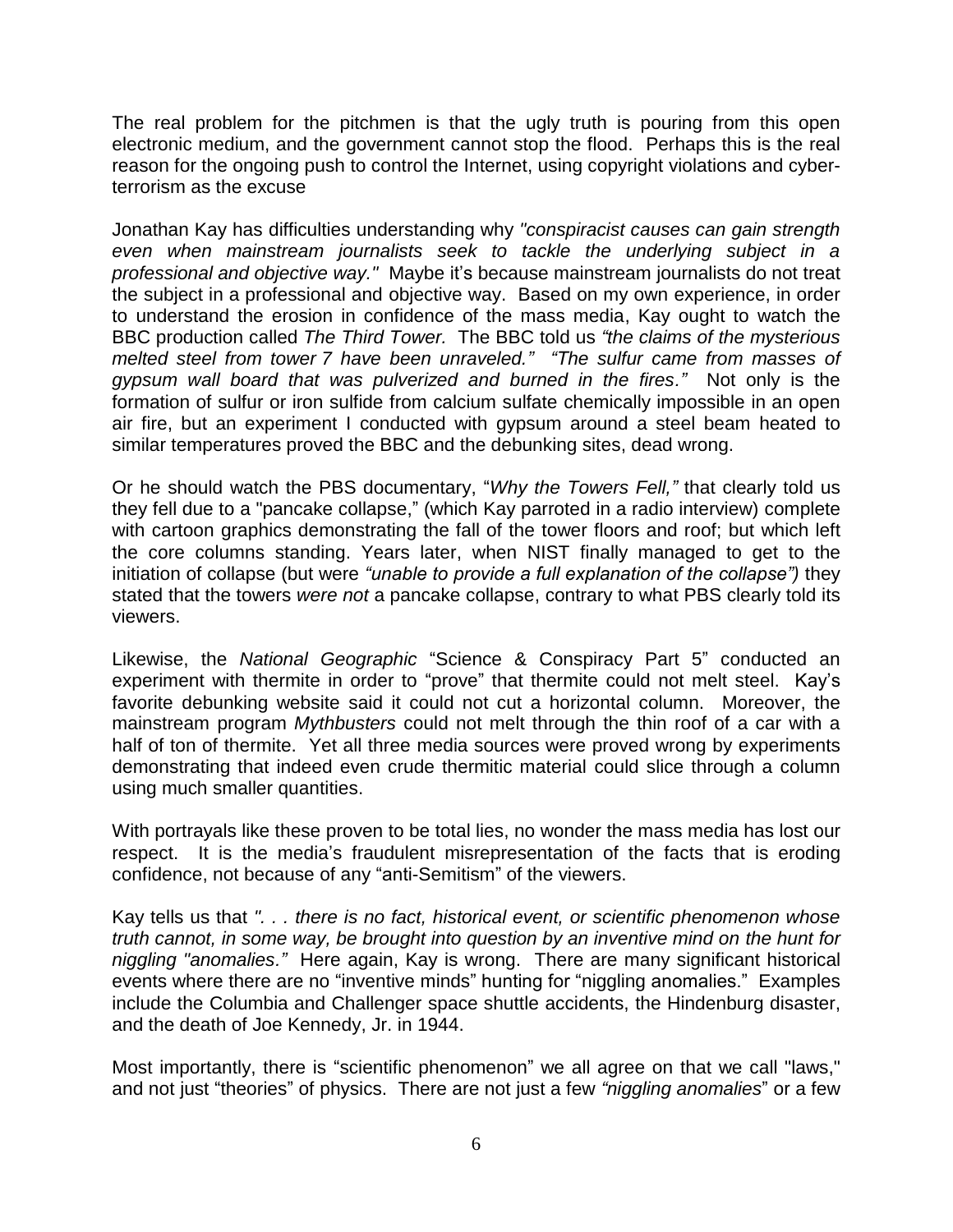*"grains of truth,"* about 9/11. Rather there are enough grains of truth to make entire beaches resting on a bedrock of natural laws, where the official story is getting pounded by waves of "niggling anomalies."

Jonathan Kay does not contemplate that it's not "anti-Semitism", but rather significant evidence and facts that are contrary to the official story which leaves us begging for answers. When left unanswered by "*the credentialed intellectual establishment"* of course it will give rise to "conspiracy theories" in an effort to explain the evidence. We know that the laws of physics prove the official story wrong, just like we know that  $2+2=4$ .

Kay acknowledges " . . .*that whenever I tried to debate Truthers in the facts of 9/11, for instance, all of my accumulated knowledge about the subject has proven uselessbecause in every exchange, the conspiracy theorist inevitably would ignore the most obvious evidence and instead focus the discussion on the handful of obscure allegedly incriminating oddities that he has memorized."*

His *"obvious evidence"* is his mainstream mantra relying on "*the credentialed intellectual establishment"* or absurd statements like "someone would have talked" as if state secrets, highly classified information and military operations are routinely blabbed by those involved. On the other hand, the *"obscure incriminating oddities"* include total impossibilities such as the absolute freefall of WTC 7 for over 100 feet (impossible with a gravitational collapse), the melting of steel (impossible with an office fire), the lack of deceleration or jolts (necessary to impose a load in excess of its own weight in order to crush the lower undamaged portion of the towers), and the high tech nano-thermite, that is impossible to form naturally due to entropy laws.

The real reason that Kay and his "*credentialed intellectual establishment"* cannot win any debates is because the "truthers," made up of thousands of architects, engineers, researchers, and scientists who are *"normal articulate people who keep up with the news and hold down office jobs,"* are right. Because despite all the name calling of anti-Semites, tin foil hatters, "twoofers", "conspiracy theorists" and desperate efforts to spin those who question 9/11 in a negative light, Kay and the intellectual establishment simply cannot convince us that 2+2=5.

Since Kay admits having *" . . .been personally humbled by my failure to get the best of conspiracy theorists,"* he sees the solution as an *"ounce of prevention"* and the need to *"protect our brains from conspiracy theories before they have a chance to infect our thinking."* He says that conspiracism *" . . can be minimized by applying the same self critical self aware mindset that has served to stigmatize racism, overt anti-Semitism and related forms of bigotry in recent decades."* The solution according to Kay is *"…, an anticonspiracist curriculum* (that) *would aim to provide students with grounding in Internet literacy. Students would be taught the difference between news and opinion; and between websites that are run by professional journalists, and those that are not."*